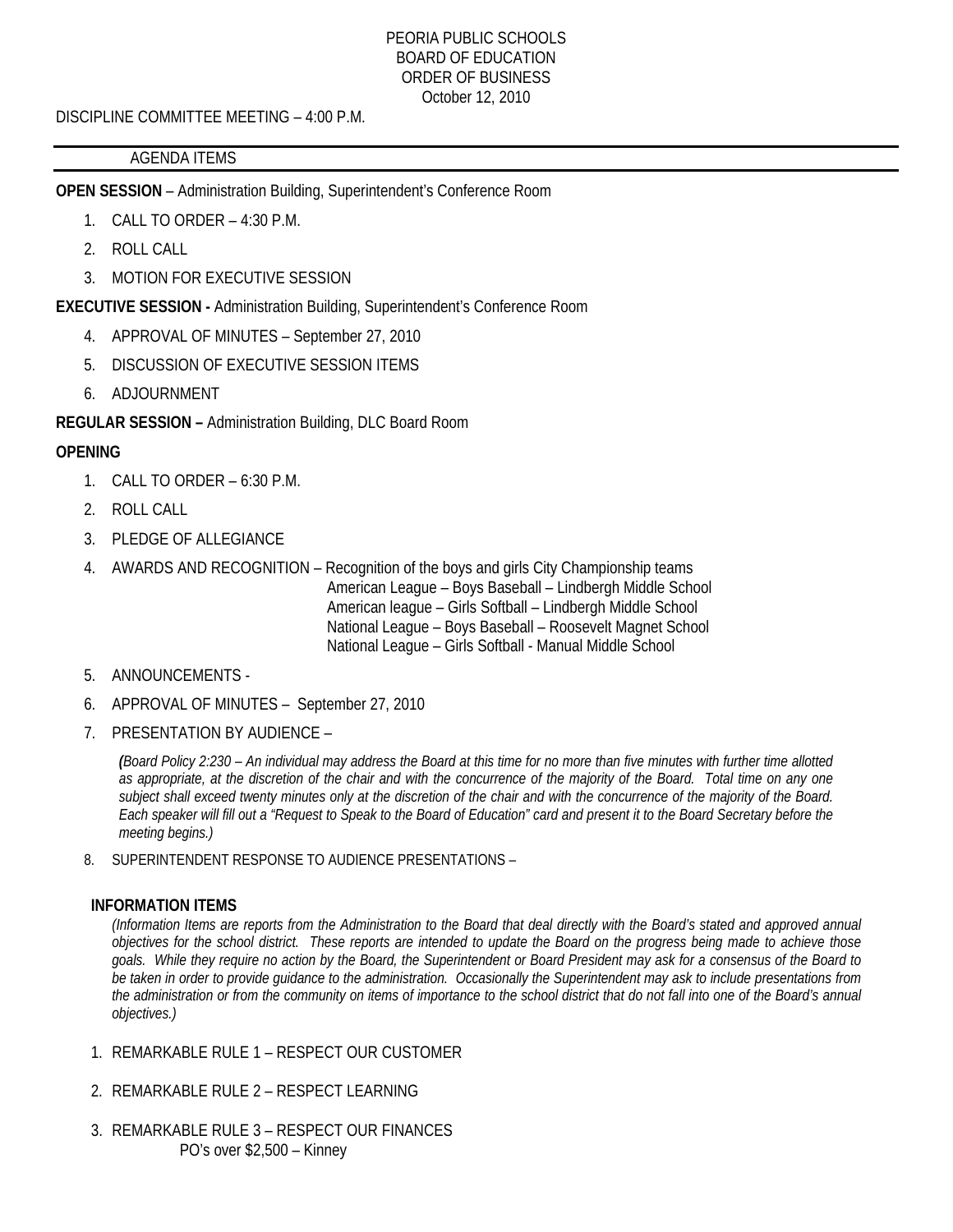4. REMARKABLE RULE 4 – RESPECT INDIVIDUAL DIFFERENCES

Report of Requests under the Freedom of Information Act and Status of Such Requests - Lathan

## **ACTION ITEMS –**

#### **CONSENT AGENDA**

*(Action by the Board of Education on the Items listed within the Consent Agenda are adopted by a single motion unless a member of the Board or the Superintendent requests that any such item be removed from the consent calendar and voted on separately. Generally, consent agenda items are matters in which the Board and Superintendent agree are routine in nature and should be acted upon in one motion to conserve time and permit focus on other-than-routine items on the agenda)* 

1. GIFTS TO SCHOOL DISTRICT - This meeting - \$ 14,975.24 Year to Date - \$114,843.24

*Proposed Action:* That the following donations be accepted and letters of appreciation sent to the donors:

\$200.00 donated by Commercial Grounds Maintenance to Harris Community Learning Center for the purchase of basketball uniforms

Shirts, valued by the donor at \$245.24, by First Federated Church to Trewyn Middle School

\$500.00 donated by Salem Lutheran Church to Thomas Jefferson to be used for student needs

Viola, valued by the donor at \$300.00, by Norma Rossi, to the Second Fiddle Donation Program

4/4 violin outfit, valued by the donor at \$175.00, by Kathleen Fahnestock, to the Second Fiddle Donation Program

Maintenance and repair for donated instruments to the Second Fiddle Donation Program, valued by the donor at \$2,365.00, by Kidder Music Service

\$680.00 donated by the Rotary Club of Peoria to Peoria Alternative High School to be used for worker incentives

 Soccer balls, values by the donor at \$250.00, by Kathy Spencer, to Sterling Middle School Office furniture, valued by the donor at \$10,000.00, by State Farm Insurance Administrative Services, to Richwoods High **School** 

Calculators, valued by the donor at \$250.00, by the Patricia Hidden Public Servant Memorial, to Manual Middle & High School

- 2. PAYMENT OF BILLS Kinney REQUEST TO PURCHASE – Kinney
- 3. HUMAN RESOURCES REPORT Dunn *Proposed Action:* Appointment, employment, compensation, performance, resignation, retirement or discharge of an employee.
- 4. TRAVEL REQUESTS Lathan
- 5. RENEWAL OF ARMORED CAR SERVICE WITH GARDA *Proposed Action:* That the Board of Education approves a contract with Garda for armored car services for Manual, Peoria High and Richwoods through the end of September 2011 as presented.

# **DELIBERATION AGENDA**

6. EXPULSIONS

*Proposed Action*: That the Expulsions listed on the report dated October 12, 2010 be approved as presented. (*Students expelled by the Board are referred to by number, thereby insuring privacy. Board action concerning the student(s) has been decided in executive session.)* 

7. MEMORANDUM OF UNDERSTANDING BETWEEN THE BOARD OF EDUCATION, PEORIA PUBLIC SCHOOL DISTRICT #150 AND THE PEORIA FEDERATION OF SUPPORT STAFF, IFT-AFT/AFL-CIO, LOCAL #6099 *Proposed Action:* This Memorandum of Understanding (MOU) is entered into by the Board of Education of the City of Peoria Public School District #150 (Board) and the Peoria Federation of Support Staff, IFT-AFT, AFL-CIO, Local #6099 (Union) and amends the current Collective Bargaining Agreement (Contract) between the parties effective from July 1, 2007 through June 30, 2010. This MOU is entered into pursuant to a Settlement Agreement between the parties to resolve a grievance between the parties.